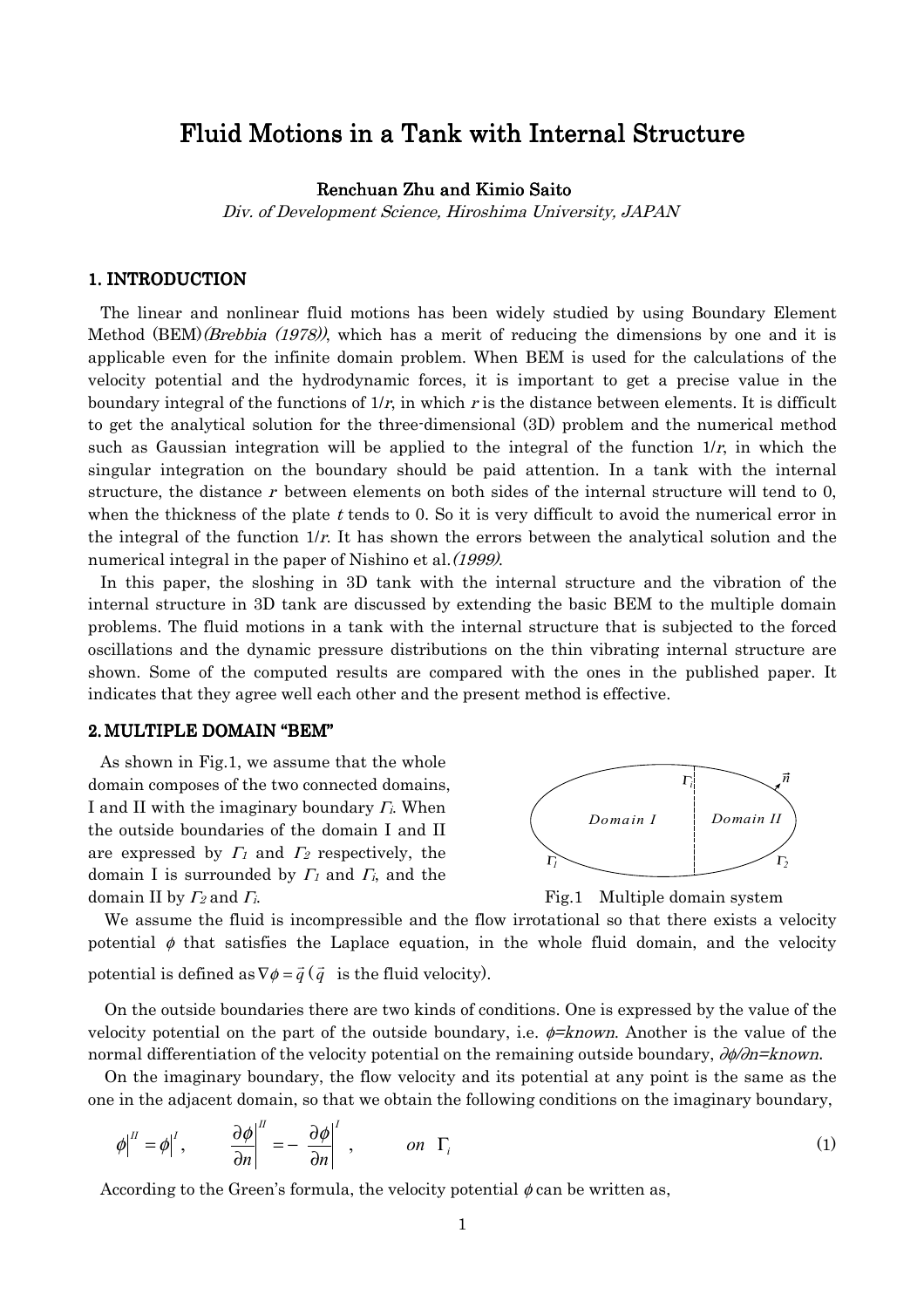$$
c_p \phi_p = \oint_S \frac{\partial \phi}{\partial n} ln \frac{1}{r} ds - \oint_S \phi \frac{\partial}{\partial n} \left( ln \frac{1}{r} \right) dS
$$
 (2)

where r is the distance between the source and field point,  $c_p$  and  $\phi_p$  is the radian measure and the velocity potential at the node P on the boundaries,  $S$  is the whole boundaries in the domain.

By using the expression of vector and matrix, it can be written as:

$$
[H]{\phi} = [G]{\frac{\partial \phi}{\partial n}}
$$
 in domain I, II (3)

where matrices [H] and [G] consist of constants determined by Green's function and the mesh system of the boundary discretization method, vectors  $\{\phi\}$  and  $\{\partial\phi/\partial n\}$  are the values at the nodes on the boundaries.

By using the domain name for the superscript and the variables on the boundary for the subscript, the following matrix equation will be obtained,

$$
\begin{cases}\nH_o^I & H_i^I & -G_i^I & 0 \\
0 & H_i^I & G_i^I & H_o^I\n\end{cases}\n\Phi = \begin{cases}\nG_o^I & 0 \\
0 & G_o^I\n\end{cases} V
$$
\n(4)

where the subscript "i" means the variable of the nodes on the imaginary boundary  $\Gamma_i$ , and "o" denotes the variable of the nodes on the outside boundaries  $\Gamma_l$  and  $\Gamma_2$  and

$$
\boldsymbol{\Phi} = \left\{\boldsymbol{\phi}_o^I \, , \boldsymbol{\phi}_i^I \, , \partial \boldsymbol{\phi}/\partial n_i^I \, , \boldsymbol{\phi}_o^I \right\}^T, \quad V = \left\{\partial \boldsymbol{\phi}/\partial n_i^I \, , \partial \boldsymbol{\phi}/\partial n_i^I \right\}^T.
$$

It is obvious that the velocity potential can be obtained by solving Eq. (4).

#### 3. SLOSHING IN 3D TANK WITH INTERNAL STRUCTURE

We consider a 3D tank that is subjected to forced oscillations and assume that the fluid in a tank is inviscid and incompressible and the flow is irrotational in the whole domain.



Fig.2 3D sloshing model and fluid domains Fig.3 Triangle mesh system



As shown in Fig.2, for simplicity, we assume the tank is only a forced sway in y direction. The governing equation satisfies the 3D Lapalace equation. On the free surface, the dynamic and kinematic boundary conditions can be described by Eqs. (5) and (6),

$$
\frac{\partial \phi}{\partial t} = -\frac{1}{2} \left\{ \left( \frac{\partial \phi}{\partial x} \right)^2 + \left( \frac{\partial \phi}{\partial y} \right)^2 + \left( \frac{\partial \phi}{\partial z} \right)^2 \right\} + a_y y + gz + \mu \phi
$$
\n(5)\n  
\n
$$
n_y \frac{\partial \zeta}{\partial t} = \frac{\partial \phi}{\partial x}
$$
\n(6)

$$
n_y \frac{\partial \zeta}{\partial t} = \frac{\partial \phi}{\partial n} \tag{6}
$$

where  $\mu$  is the viscosity coefficient. On the rigid boundaries in the whole domain are all zero. The time-stepping technique and the center finite difference schemes with respect to time are used to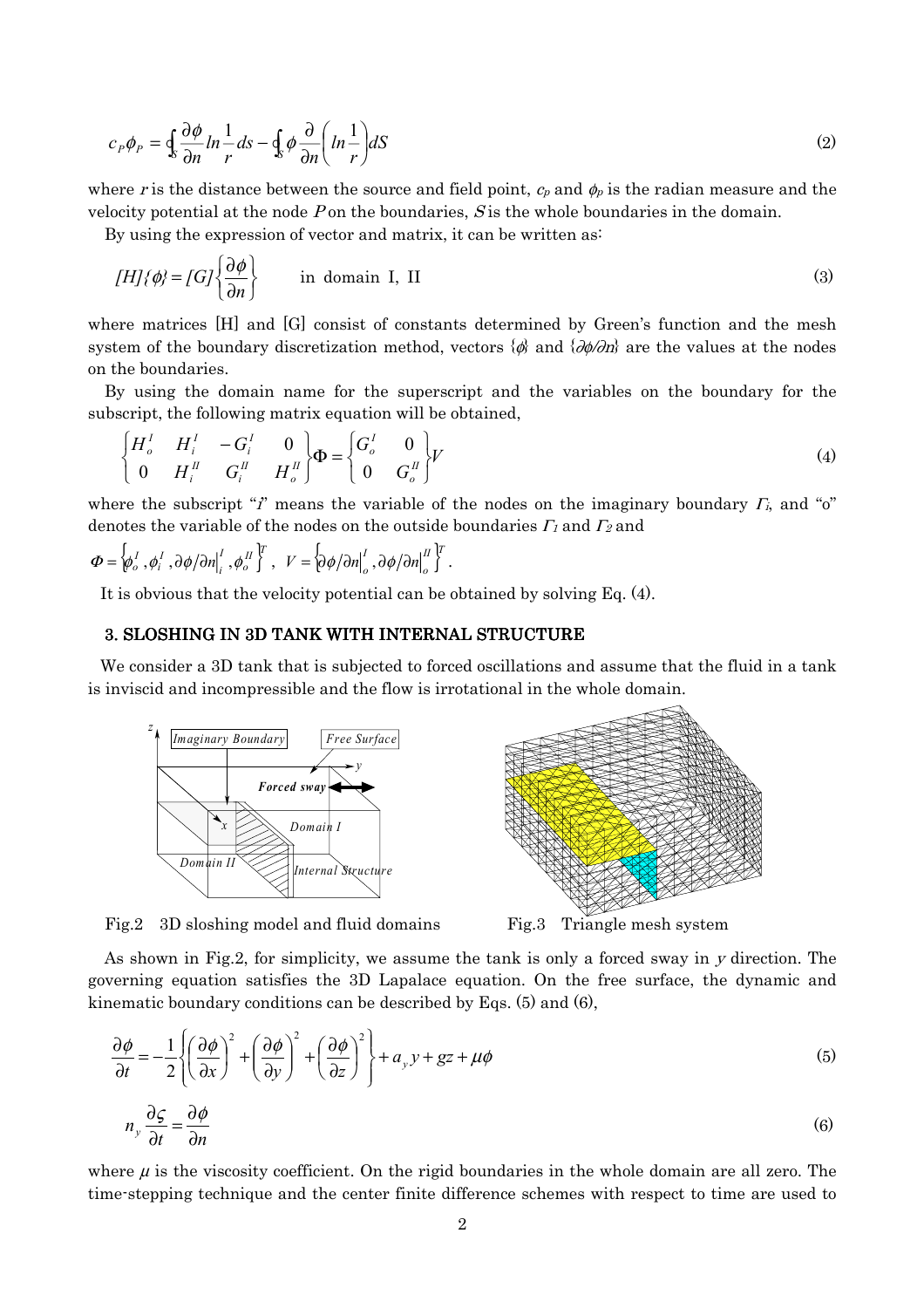obtain the velocity potential at the node on the nonlinear free surface:

$$
\phi\big|_{t+\Delta t} = \phi\big|_{t-\Delta t} + \frac{d\phi}{dt}\bigg|_{t} \cdot 2\Delta t, \qquad \varsigma\big|_{t+\Delta t} = \varsigma\big|_{t-\Delta t} + \frac{d\varsigma}{dt}\bigg|_{t} \cdot 2\Delta t \tag{7}
$$

where  $d\phi/dt=\partial\phi/\partial t+\int \nabla\phi/2$  and  $d\zeta/dt$  is substituted by  $\partial\zeta/\partial t$ . From Eq. (7), the free surface profile and its cooresponding velocity potential at every time step will be obtained.

In order to verify the numerical method and the program of this study, the numerical calculations for the sloshing problem have been carried out and the results are compared with the one of Shinkai et al.(1987) which was computed by MAC (Mark and Cell) method. We used the same tank as Shinkai's having the breadth and length: a=40cm, the water depth of 14cm fitting with the 4cm internal structure on the centerline of the bottom. The tank is subjected to the forced sway oscillations in which the period is 1.0 second and the amplitude is 1.0cm. For the start of the computation, it is assumed that the tank is set to be horizontal and the water is at rest. The computed free surface elevations are shown in Fig. 4 and Fig. 5. The former gives the free surface profile in the tank at time  $t=2.40$  second and the latter illustrates the time histories of the free surface elevation at the tank side on the centerline  $(x=a/2)$ . In Fig. 5 the solid line denotes the result of present method, symbol is Shinkai's which is compared by using two dimensional method (Shinkai et al.(1987)). The periodic line is close to the symbols and it indicates the present method is effective.



Fig. 4 Free surface profile in the tank Fig. 5 Comparison of the free surface elevations



at t=2.40 at the tank side on the centerline  $(x=a/2)$ 

## 4. VIBRATION OF INTERNAL STRUCTURE IN 3D TANK

We consider a 3D tank with an internal structure that is subjected to a periodical forced oscillation with an infinitely high frequency. It is assumed that the fluid is incompressible and the flow irrotational so that there exists a velocity potential  $\phi$  that satisfies the Laplace equation. Since the frequency  $\omega \rightarrow \infty$ ,



Fig. 6 Pressure distribution due to a unit acceleration of the internal structure